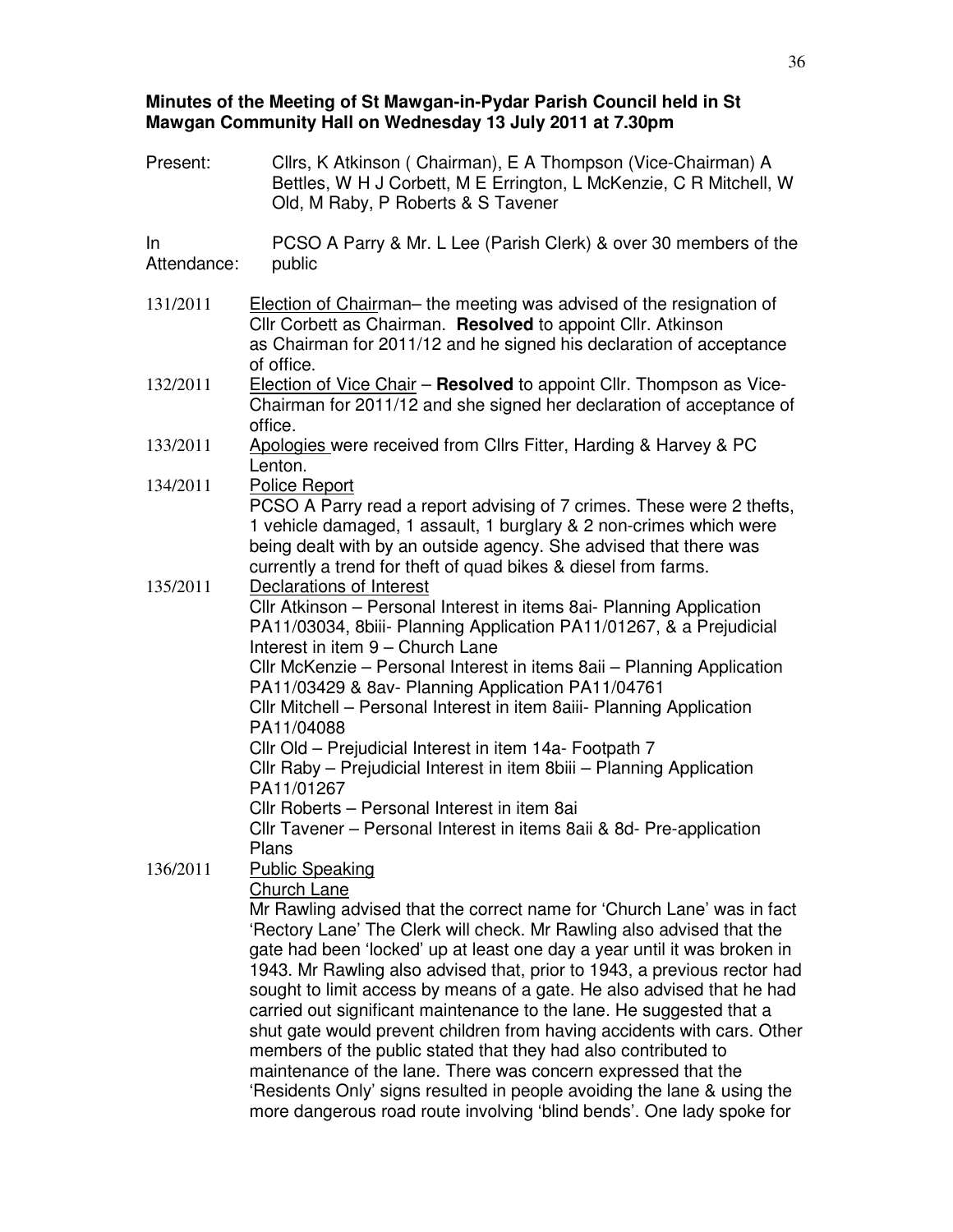the equine community who would be happy to contribute towards the maintenance of the lane. Mrs Cawley stated that there had been no accidents involving children in her memory. It was also questioned whether 'restricted access' signs posted over official Restormel Borough Council signs were legal?

# 137/2011 Minutes of Meeting 8 June 2011 **Resolved** to accept the Minutes of the meeting as a true record of the meeting and they were signed by the Chairman.

138/2011 Clerk's Report The report had been circulated prior to the meeting. The works to the junction at St Eval have now been completed. The PC would like to thank Cllr. Fitter for his contribution. The Clerk confirmed he had received an email from the RNLI regarding the boulders on the beach & he would take this up with the Environment Agency

## 139/2011 Planning

- a. New Applications it was **Resolved** to make the following responses to Cornwall Council
	- i. PA11/03034 Land adjacent to Moorland House, St Mawgan, Mr & Mrs Banks Erection of polytunnel for growing own fruit & vegetables **Resolved** to request CC to grant a 3 year temporary permission, in order that the PC could consider whether additional conditions were necessary in the long term whilst allowing the application to go ahead now.
	- ii. PA11/03429 Merlin Golf & Country Club, St Eval Rd, Mawgan Porth

Siting of single 50KW, 3 blade Wind turbine, Hub height 25m, Rotor diameter 19.2m, Blade Tip Height 34.6m **Resolved** to defer, to enable discussions with CC Planning Dept. on precedent implications of proposals

- iii. PA11/04088 Plot adjacent to Pirates Perch, Trenance, Mawgan Porth, Mrs Cutt, To replace extant permission C2/08/01080 for the erection of a dwelling. Amendments to design, fenestration & garden from building already approved. **Resolved**- No objections
- iv. PA11/04317 Building 617 RAF St Mawgan, Secretary of State of Defence

Creation of a training facility, comprising of refurbishment of an existing vacant warehouse building to contain the training function. The erection of a 2 storey extension housing the administration element of the facility & a single storey extension for storage purposes.

**Resolved**- No objections

- v. PA11/04761 Lanvean Workshop, Lanvean, St Mawgan, Mr N Plant. Side extension to workshop **Resolved** – No objections
- b. Advices and decisions from Cornwall Council
	- i. PA11/03164 Amberwood, Trevarrian, Newquay, Tr8 4AQ Mr C Brown.
		- Sun lounge extension & balcony.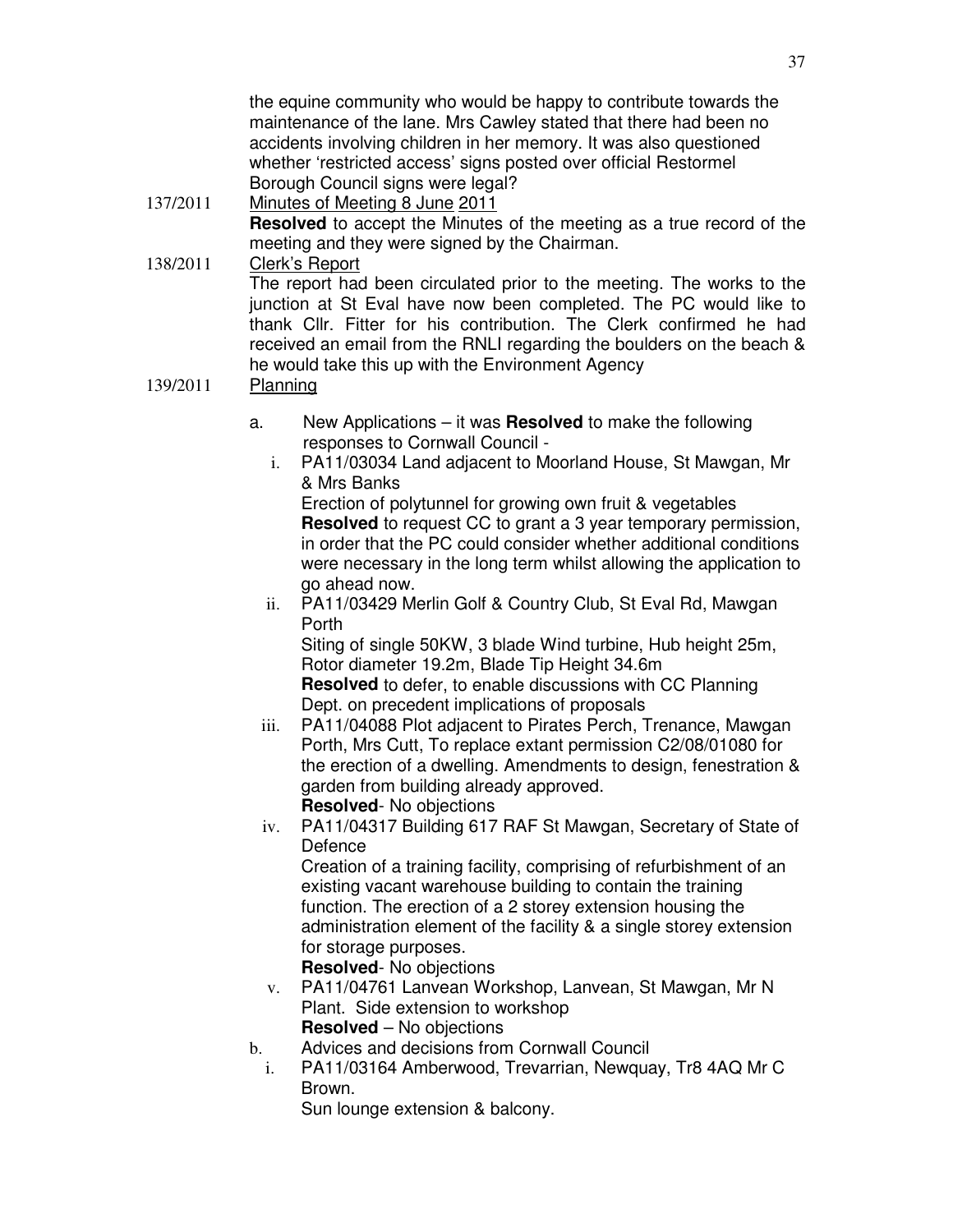## **Conditional Planning Permission Granted**

ii. PA11/02622 Penrose House, Trenance, Newquay, Mrs J Lindsey Proposed new dwelling within existing garden of main building. **Conditional Planning Permission Granted**

Cllr Raby left the meeting.

- **iii.** PA11/01267 Saffron Close Trevenna Cross St Mawgan. Mr & Mrs M Raby. Proposed increase height of existing farm barn. No increases in footprint. Change of roof design amended from approved to mineral slate pitched. **Conditional Planning Permission Granted**  Cllr Raby returned
- iv. PA11/00392 Treneveck, Trenance, Mawgan Porth, TR8 4DA Mr & Mrs Tucker. Demolition of existing 2 storey 4 bedroom dwelling & erection of new 3 storey 4 bedroom dwelling**.** Report of meeting between William Corbett & Gemma Halstead (CC) circulated
	- c. To discuss enforcement issues **Resolved** to refer alleged unlicensed bar & additional unapproved static caravans at Retorrick Mill to Enforcement section
	- d. Pre-application plans- The Park Mawgan Porth, proposed overflow car park.

This proposed development is outside of the previously agreed site boundaries and in an Area which appears to be designated as a 'Site of Importance for Nature Conservation' in the Local Plan. The existing car park at this location has no planning permission and it was felt appropriate to attempt to sort out this situation together with a number of other outstanding compliance issues with the Planning Dept.

- 1. Position of Yurts
- 2. Extension of the site beyond the original agreed boundary
- 3. The roof material

**Resolved** – The Clerk would write to the applicants advising of the PC's views & requesting action to effect closure on the outstanding issues.

Cllr Atkinson left the meeting & Cllr Thompson took the chair for the following item

140/2011 Church Lane –Letter from residents of Church Lane Cllr Corbett updated the meeting and explained that the Modification Order process was simply a mechanism by which a formal determination would be made by the competent authority (in the first instance CC) of what rights of way over the Lane had accrued over the passage of time, and that the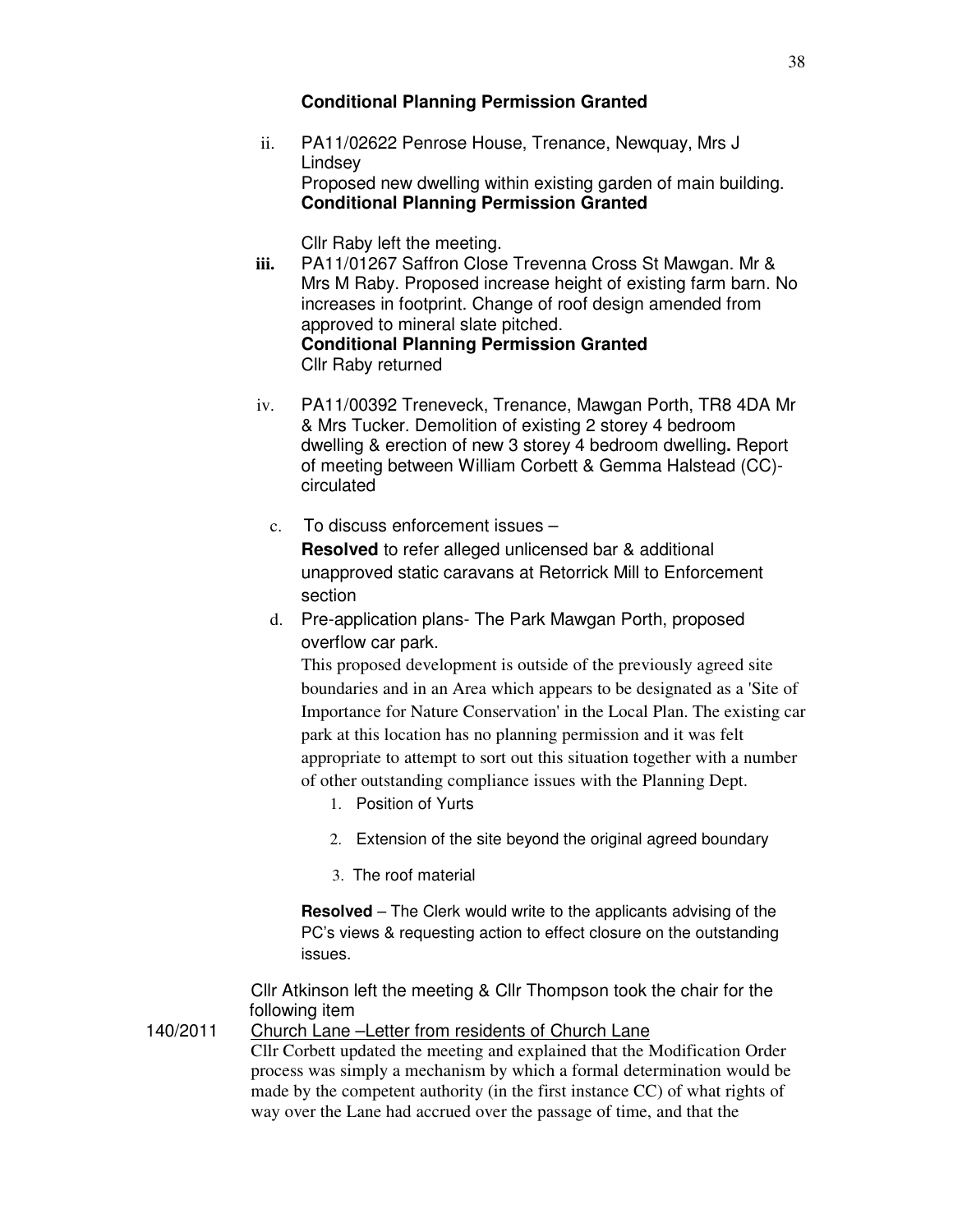gathering of evidence as to usage was the facilitation of this process. This was therefore a necessary first step for the PC to take to resolve the issue. **Resolved**- The PC would ask the village shop if they would hold a stock of the forms. The PC would like all forms back by 31 July in order that it can file them with CC prior to its meeting on 10 August. Cllr Atkinson retook the Chair

- 141/2011 The Newquay & St Columb Community Network Forum circulated 142/2011 Appointment of Councillors to Working Groups **Resolved** –Cllrs Bettles, Thompson appointed to the Beach & Environment Working Group, with Cllr Thompson acting as lead. Cllr McKenzie to lead the Amenity Area Working Group. Cllr Roberts appointed to the Transportation & Rights of Way Working Group with Cllr Errington acting as lead. The Clerk will confirm the make-up of all the working groups to the councillors.
- 143/2011 Amenity Area Working Group Report a. Convent trees – The Clerk has written to Vickery Holman

Unsafe trees in Playing Field – 2 written quotes & 1 verbal quote had been received. Resolved to accept quote from Tony Philp in the sum of £225.00, subject to sight of Public Liability Insurance. The Clerk will contact Mr Philp & issue a Section 211 notice.

b. St James' Well – Cllr. Roberts will arrange the meeting with Mrs Young-Jamieson & interested parties in the next few days.

c. ROSPA Inspection report - The report suggested new cradles were needed for toddler swings as the existing ones were rusting. **Resolved** – Cllr Old to contact Taylormade to obtain quote for replacement

d. The burial of the Late Mary Disney took place on 06 July 2011

## 144/2011 Beach & Environment Working Group Report

- a. Business contributions towards beach cleaning 23 businesses have been contacted by email. The Clerk will contact the remainder. At least 7 businesses have sent their contribution to the PC. One business has declined due to the problem with dog mess on the beach
- b. Dog bins & Dog Fouling Resolved The Beach & Environment WG to order 4 more dog fouling signs (stating that the beach is patrolled by the Dog Warden who can issue on-the-spot fines), subject to maximum expenditure of £200.00
- c. Replacement /refurbishment of dog bin sign at North Steps

Resolved- The Clerk to request SERCO remove the worn out sign & post.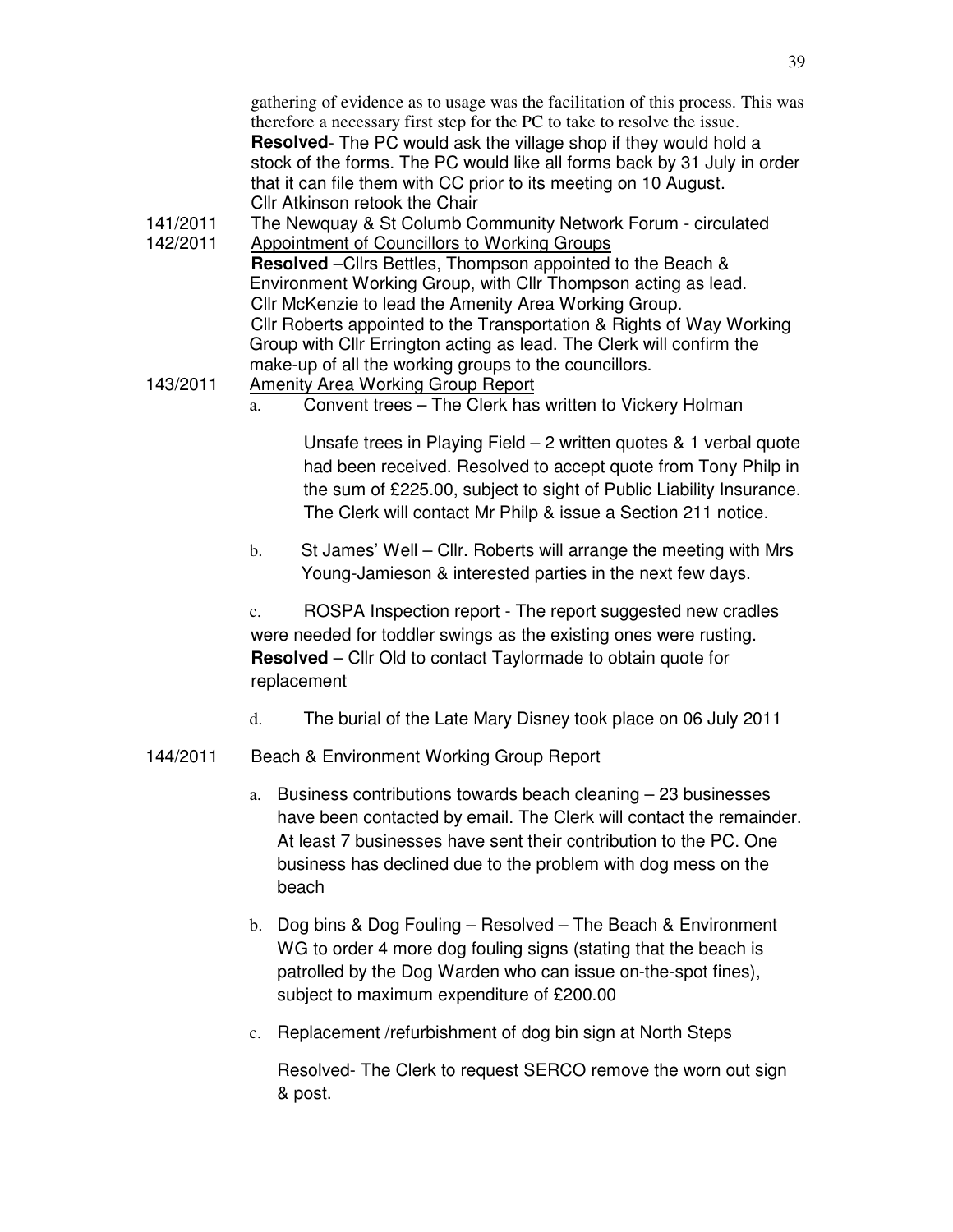- d. Oil & seaweed on Mawgan Porth beach Cllr Fitter had agreed to fund the removal of oil & seaweed from the beach, however the original estimate had now doubled. Clerk to contact Cllr Fitter for update then pass back to WG.
- e. No alcohol signs- awareness, enforcement & maintenance

Following 'parties' on the beach, Resolved – The Chairman to contact Bedruthan Steps Hotel to advise of alcohol restrictions.

Resolved the WG would purchase 4 more signs subject to maximum spend of £200. The police can be called on 08452 777 444 to report future disturbances of this nature.

### 145/2011 Transport & Rights of Way Working Group Report

- a. Footpath 7 between Little Acre (Airport Road) & Long Lane-Footpath signs removed. Cllr Old left the meeting for this item. This has been reported to CC
- b. Footpath 8 Missing signs & blocked gate. This has been reported to CC along with problems on Footpath 9
- c. Path from Ball Lane to Convent No further news
- d. Weight restriction in St Mawgan Sat-Nav device information. Cllr Tavener has engaged in correspondence with several Sat-Nav providers without any positive response.
- e. Motor mower storage Mr Rawling has agreed to store the mower until the end of the season. Cllr Old to seek alternative storage facilities
- f. Repair of Trevarrian bus shelter roof- Resolved Cllr Errington will seek quotations for repair
- g. To raise any issues for the Council's attention Cllr Errington advised that the St Eval junction improvements had not made a significant difference. He will monitor the situation. It was suggested that a sign be placed on the road from Padstow to Newquay indicating 'Care Blind bend- traffic turning right ahead' Cllr Thompson requested that we contact Cllr Fitter regarding the lines promised outside The Merrymoor Inn.
- h. Response from MOD re Newquay Airport noted
- i. Noise level at Airport (e.g. 16.55 06 July) Resolved Clerk to write to Airport for explanation of noise level at this time.
- j. Disabled Access- Steve Bayley (CC) response noted

**Resolved** to suspend standing orders to allow an extra 15 minutes for the meeting.

146/2011 Other Reports – It was noted that Cllr Thompson had circulated reports from: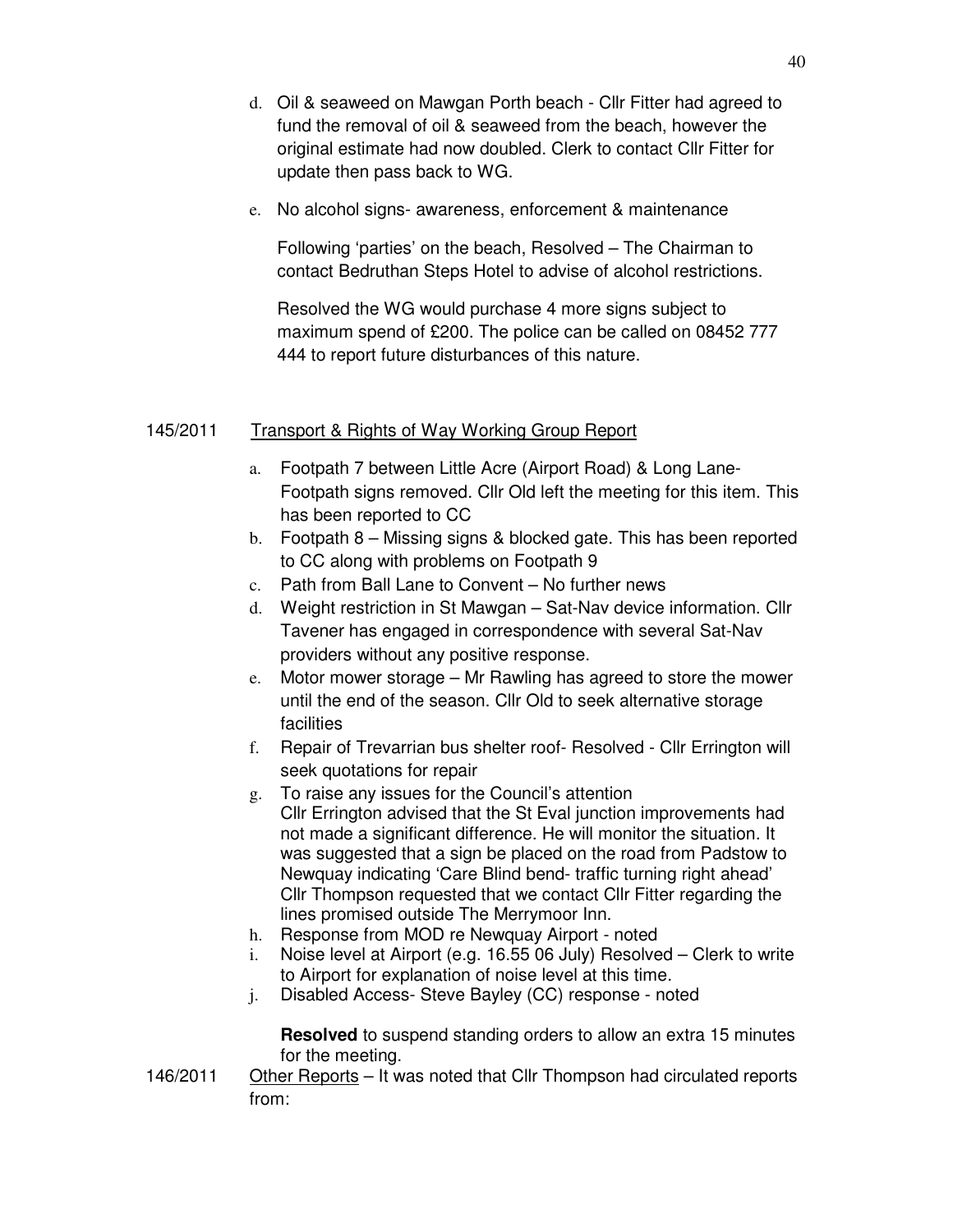- 1. The Newquay Airport Consultative Forum
- 2. Councillor Skills Training Course

### 147/2011 Accounts

It was **RESOLVED** to pay the following accounts totalling £2637.25.

|             | T Michell                             | Maintenance Contract - June 2011 | 1073.91 |
|-------------|---------------------------------------|----------------------------------|---------|
| L Lee       |                                       | Salary & expense June 2011       | 627.14  |
|             | M Farmer                              | Beach Contract-June              | 670.00  |
| <b>CALC</b> |                                       | Good Councillor Guides (13)      | 13.00   |
| <b>CALC</b> |                                       | <b>Councillors Training (2)</b>  | 18.00   |
|             | <b>SERCO</b>                          | Bin empty & service April-June   | 36.00   |
|             |                                       | MP Village Hall Hire June        | 20.00   |
|             | Playsafety Ltd ROSPA inspection April |                                  |         |
|             | D Vickery                             | Bus Shelter clean Apr - June     | 100.00  |
|             |                                       |                                  | 2637.25 |

148/2011 Clerks annual review – **Resolved** to exclude the public and press due to the discussion of staffing matters. The Clerk left the room for this item. **Resolved** to increase the Clerk's salary to scale point 23 with effect from 01 June 2011 & to increase the mileage allowance to 45p in line with HMRC recommendations

- 149/2011 Correspondence for information
	- a) EA Provision of weekly bathing water data circulated
	- b) CALC The Week 33, 34 &  $35$  circulated
	- c) CALC Response to Reform of Audit Consultation- circulated
	- d) CC- Bathing Water Quality Posters –circulated
	- e) CC- Temporary Road Closure Road from Lanvean to Trevenna Cross & Lanvean, St Mawgan 6th to 12th July 2011 (0730 to 1800 hours)
	- f) CC- Localism Monthly Report
	- g) CC- Complaint under the Code of Conduct Ref CC001/11 circulated
	- h) CC- Temporary Road Closure Watergate Road, Newquay Boardmasters Festival (21.00  $12^{th}$  August – 02.00 13 August)
	- i) St Mawgan July Programme circulated
- 150/2011 Correspondence for Decision
	- a) Cornwall Waste Forum St Dennis Branch- Contribution to SITA Incinerator site appeal. Resolved – PC unable to make financial contribution